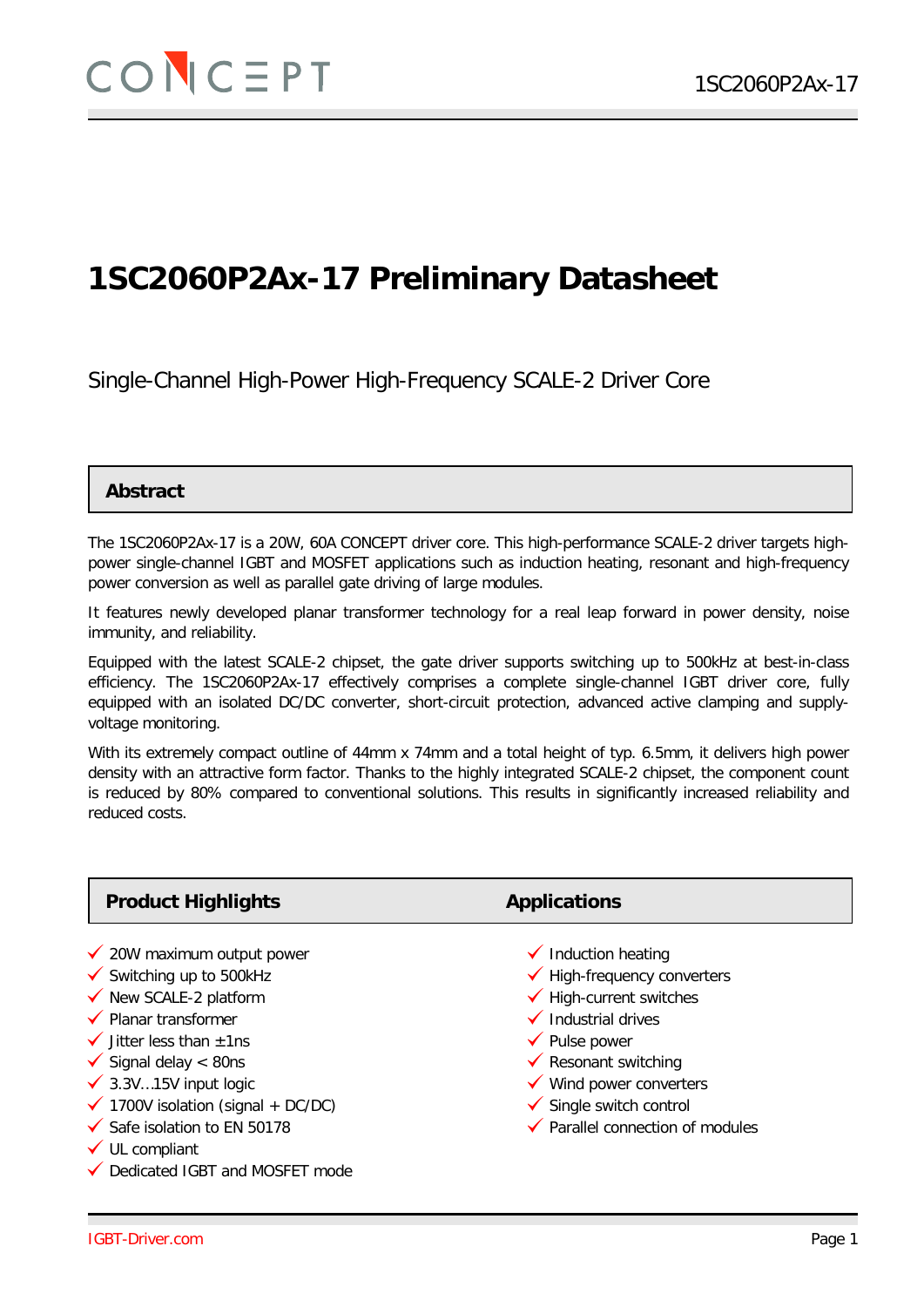### **Safety Notice!**

The data contained in this data sheet is intended exclusively for technically trained staff. Handling all highvoltage equipment involves risk to life. Strict compliance with the respective safety regulations is mandatory!

Any handling of electronic devices is subject to the general specifications for protecting electrostatic-sensitive devices according to international standard IEC 60747-1, Chapter IX or European standard EN 100015 (i.e. the workplace, tools, etc. must comply with these standards). Otherwise, this product may be damaged.

### **Important Product Documentation**

This data sheet contains only product-specific data. For a detailed description, must-read application notes and important information that apply to this product, please refer to "1SC2060P Description & Application Manual" on [www.IGBT-Driver.com/go/1SC2060P](http://www.igbt-driver.com/go/1SC0108T)

### **Absolute Maximum Ratings**

| Parameter                       | <b>Remarks</b>                                          | Min      | Max                | Unit              |
|---------------------------------|---------------------------------------------------------|----------|--------------------|-------------------|
| Supply voltage $V_{DC}$         | VDC to GND                                              | $\Omega$ | 16                 | $\vee$            |
| Supply voltage $V_{cc}$         | VCC to GND                                              | $\Omega$ | 16                 | $\vee$            |
| Logic input and output voltages | Primary side, to GND                                    |          | $-0.5$ VCC $+0.5$  | V                 |
| SO current                      | Failure condition, total current                        |          | 20                 | mA                |
| Gate peak current $I_{out}$     | Notes 1, 11                                             | -60      | $+60$              | A                 |
| Average supply current $I_{DC}$ | Notes $2, 3$                                            |          | 2100               | mA                |
| Output power                    | Ambient temperature $\langle 70^{\circ}$ C (Notes 4, 5) |          | 23                 | W                 |
|                                 | Ambient temperature 85°C (Note 4)                       |          | 21                 | W                 |
| Switching frequency F           |                                                         |          | 500                | kHz               |
| Test voltage (50Hz/1min.)       | Primary to secondary side (Note 12)                     |          | 5000 $V_{AC(eff)}$ |                   |
| Operating voltage               | Primary to secondary side                               |          | 1700               | $V_{\text{peak}}$ |
| dV/dt                           | Rate of change of input to output voltage (Note 17)     |          | 100                | $kV/\mu s$        |
| Operating temperature           | Note 5                                                  | -40      | $+85$              | $^{\circ}$ C      |
| Storage temperature             |                                                         | $-40$    | $+90$              | $^{\circ}$ C      |

### **Recommended Operating Conditions**

| <b>Power Supply</b>            | <b>Remarks</b>                    | Min  | Typ | Max Unit        |   |
|--------------------------------|-----------------------------------|------|-----|-----------------|---|
| Supply voltage $V_{\text{DC}}$ | VDC to GND, IGBT mode             | 14.5 | 15  | 15.5            |   |
| Supply voltage $V_{DC}$        | VDC to GND, MOSFET mode (Note 10) | 6    |     |                 | v |
| Supply voltage $V_{cc}$        | VCC to GND                        | 14.5 | 15  | 15 <sub>5</sub> |   |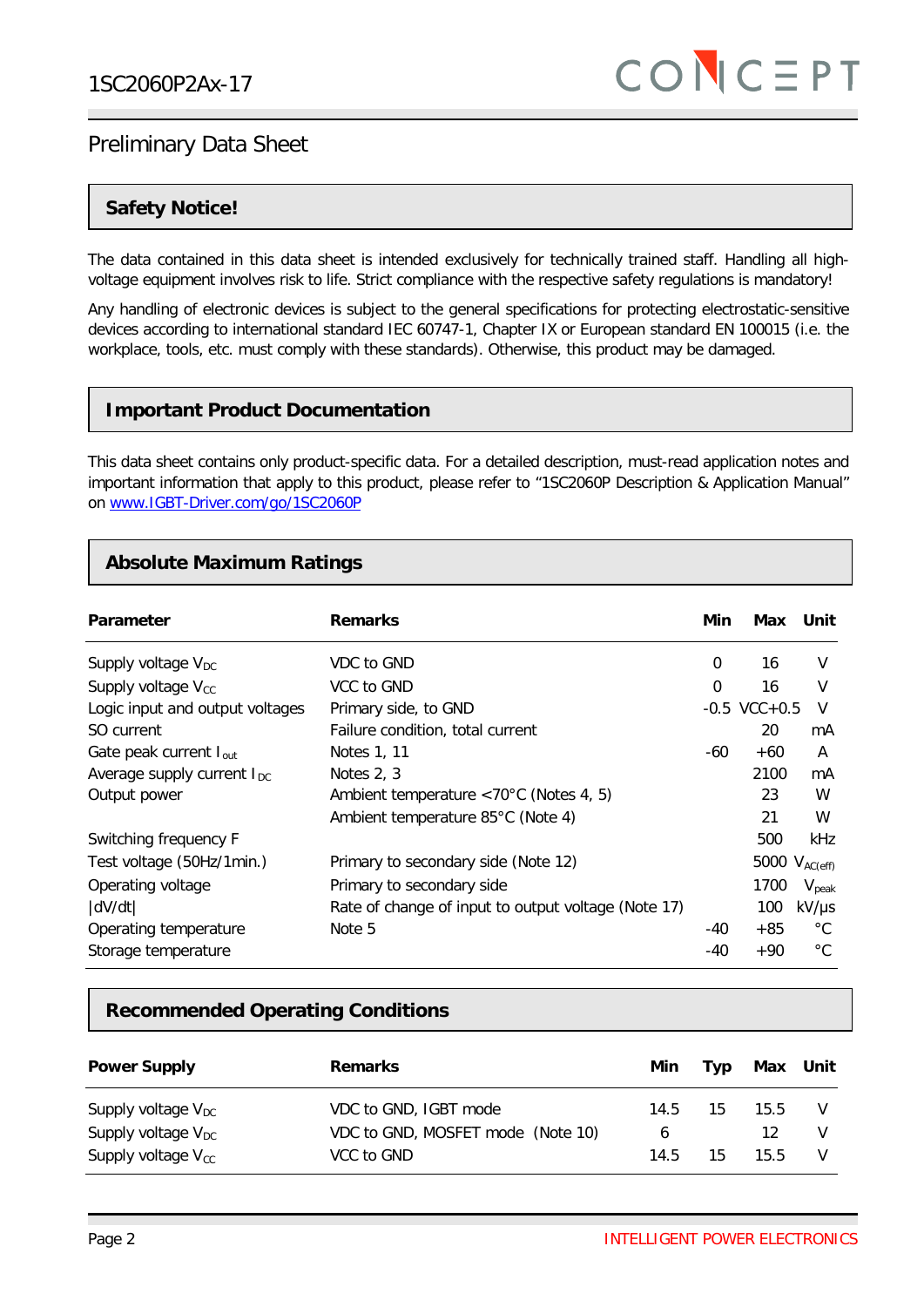## **Electrical Characteristics (IGBT mode)**

All data refer to +25°C and  $V_{CC} = V_{DC} = 15V$  unless otherwise specified.

| <b>Power supply</b>                               | <b>Remarks</b>                      | Min  | Typ        | Max        | Unit |
|---------------------------------------------------|-------------------------------------|------|------------|------------|------|
| Supply current $I_{DC}$                           | Without load                        |      | 36         | 60         | mA   |
| Supply current I <sub>cc</sub>                    | $F = 0$ Hz                          |      | 12         | 15         | mA   |
| Supply current I <sub>cc</sub>                    | $F = 360kHz$                        |      | 31         |            | mA   |
| Coupling capacitance C <sub>io</sub>              | Primary to output, total            |      | 40         |            | рF   |
| <b>Power Supply Monitoring</b>                    | <b>Remarks</b>                      | Min  | <b>Typ</b> | Max        | Unit |
| Supply threshold V <sub>cc</sub>                  | Primary side, clear fault           | 11.9 | 12.6       | 13.3       | V    |
|                                                   | Primary side, set fault (Note 18)   | 11.3 | 12.0       | 12.7       | V    |
| Monitoring hysteresis                             | Primary side, set/clear fault       | 0.35 |            |            | V    |
| Supply threshold V <sub>ISO</sub> -V <sub>E</sub> | Secondary side, clear fault         | 12.1 | 12.6       | 13.1       | V    |
|                                                   | Secondary side, set fault (Note 18) | 11.5 | 12.0       | 12.5       | V    |
| Monitoring hysteresis                             | Secondary side, set/clear fault     | 0.35 |            |            | V    |
| Supply threshold $V_{E}$ - $V_{COM}$              | Secondary side, clear fault         | 5    | 5.15       | 5.3        | V    |
|                                                   | Secondary side, set fault (Note 18) | 4.7  | 4.85       | 5          | V    |
| Monitoring hysteresis                             | Secondary side, set/clear fault     | 0.15 |            |            | V    |
| <b>Logic Inputs and Outputs</b>                   | <b>Remarks</b>                      | Min  | <b>Typ</b> | <b>Max</b> | Unit |
| Input bias current                                | V(IN) > 3V                          |      | 190        |            | μA   |
| Turn-on threshold                                 | V(IN)                               |      | 2.6        |            | V    |
| Turn-off threshold                                | V(IN)                               |      | 1.3        |            | V    |
| SO output voltage                                 | Failure condition, I(SO)<20mA       |      |            | 0.7        | V    |
| <b>Short-Circuit Protection</b>                   | <b>Remarks</b>                      | Min  | <b>Typ</b> | <b>Max</b> | Unit |
| Current through pin REF                           | $R(REF, VE)$ < 70k $\Omega$         |      | 150        |            | μA   |
| Minimum response time                             | Note 15                             |      | 1.2        |            | μs   |
| Minimum blocking time                             | Note 16                             |      | 9          |            | μs   |
| <b>Timing Characteristics</b>                     | <b>Remarks</b>                      | Min  | <b>Typ</b> | Max        | Unit |
| Turn-on delay $t_{d(0n)}$                         | Note 6                              |      | 75         |            | ns   |
| Turn-off delay t <sub>d(off)</sub>                | Note 6                              |      | 70         |            | ns   |
| Jitter of turn-on delay                           | Note 20                             |      | ±1         |            | ns   |
| Jitter of turn-off delay                          | Note 20                             |      | ±1         |            | ns   |
| Output rise time $t_{r(out)}$                     | Note 7                              |      | 10         |            | ns   |
|                                                   |                                     |      |            |            |      |
| Output fall time $t_{f(out)}$                     | Note 7                              |      | 15         |            | ns   |
| Transmission delay of fault state                 | Note 19                             |      | 400        |            | ns   |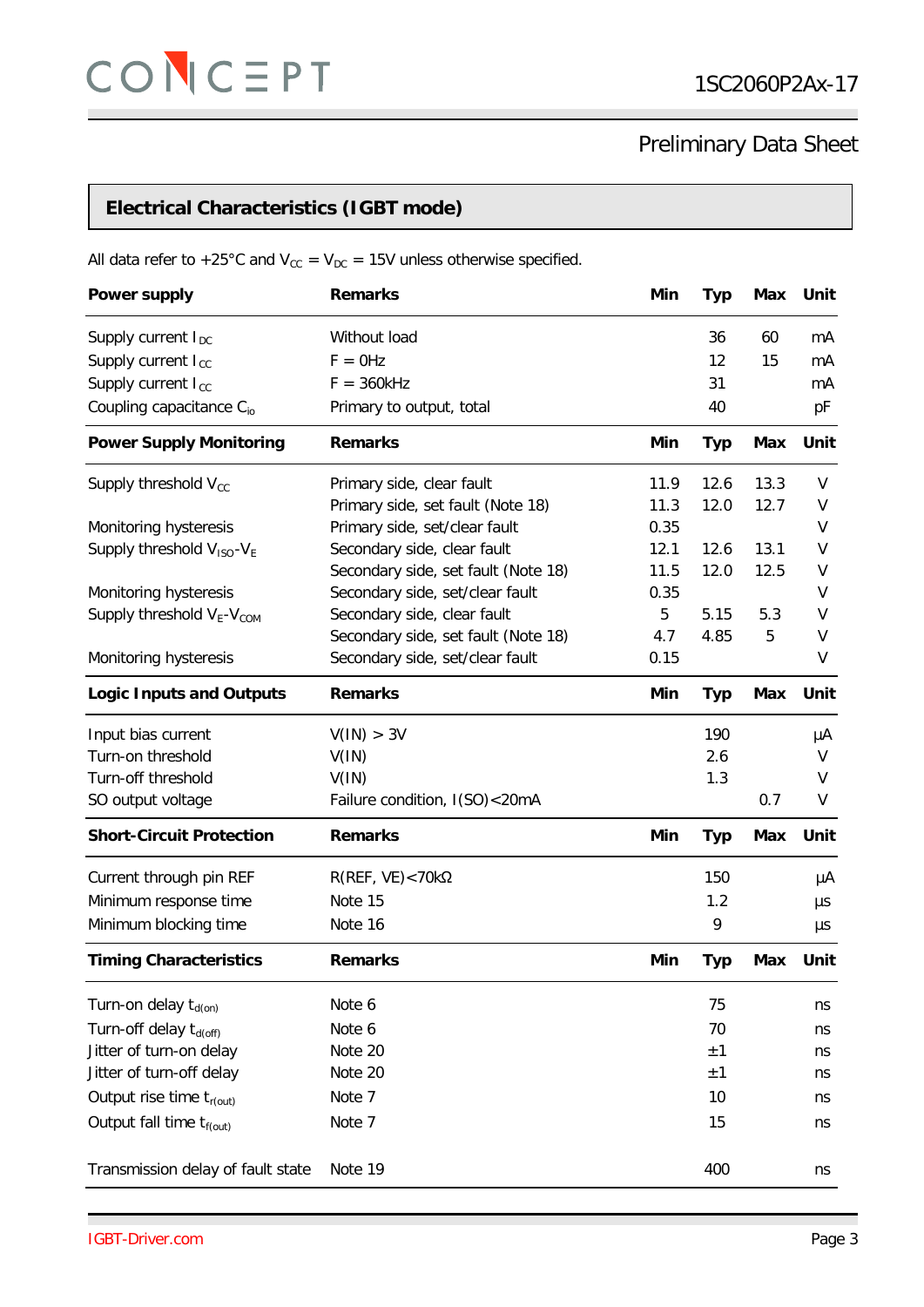| <b>Electrical Isolation</b>         | <b>Remarks</b>                      | Min  | <b>Typ</b> | Max | Unit               |
|-------------------------------------|-------------------------------------|------|------------|-----|--------------------|
| Test voltage (50Hz/1s)              | Primary to secondary side (Note 12) | 5000 | 5050       |     | 5100 $V_{AC(eff)}$ |
| Partial discharge extinction volt.  | Note 13                             | 1768 |            |     | $V_{\text{peak}}$  |
| Creepage distance                   | Primary to secondary side           | 15   |            |     | mm                 |
| Clearance distance                  | Primary to secondary side           | 15   |            |     | mm                 |
| Output                              | <b>Remarks</b>                      | Min  | <b>Typ</b> | Max | Unit               |
| Blocking capacitance VISO to VE     | Note 14                             |      | 9.4        |     | μF                 |
| Blocking capacitance VE to COM      | Note 14                             |      | 9.4        |     | μF                 |
| External gate resistor loop         | $F \leq 250$ kHz (Note 8)           | 2.0  |            |     | Ω                  |
| Turn-on gate resistor $R_{q(0n)}$   | $F \leq 250$ kHz (Note 9)           | 1.0  |            |     | Ω                  |
| Turn-off gate resistor $R_{q(off)}$ | $F \leq 250$ kHz (Note 9)           | 1.0  |            |     | Ω                  |
| External gate resistor loop         | $F \leq 310$ kHz (Note 8)           | 3.2  |            |     | Ω                  |
| Turn-on gate resistor $R_{q(0n)}$   | $F \leq 310$ kHz (Note 9)           | 1.6  |            |     | Ω                  |
| Turn-off gate resistor $R_{g(off)}$ | $F \leq 310$ kHz (Note 9)           | 1.6  |            |     | Ω                  |
| External gate resistor loop         | $F \leq 360$ kHz (Note 8)           | 4.8  |            |     | Ω                  |
| Turn-on gate resistor $R_{q(0n)}$   | $F \leq 360$ kHz (Note 9)           | 2.4  |            |     | Ω                  |
| Turn-off gate resistor $R_{g(off)}$ | $F \leq 360$ kHz (Note 9)           | 2.4  |            |     | Ω                  |

#### **Output power**

The permissible drive power at the output of the driver card is given versus switching frequency for different total gate resistance values. Linear interpolation is permissible for gate resistance values other than those shown. However, no extrapolation beyond the given data range is allowed**.**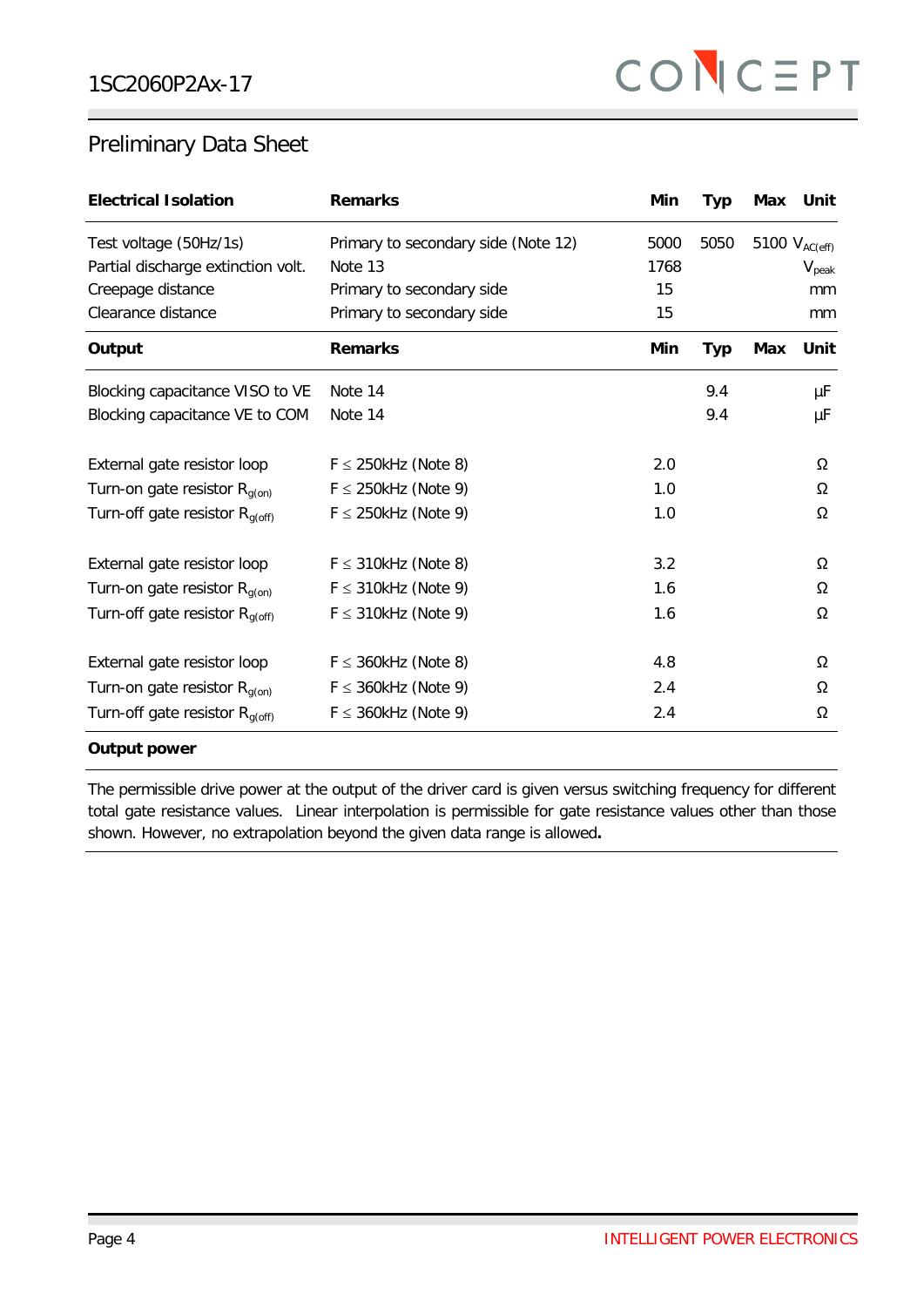



Fig. 1 Output power vs. switching frequency at ambient temperature range - 40°C through 85°C



Fig. 2 Output power vs. switching frequency at ambient temperature range -  $40^{\circ}$ C through 70°C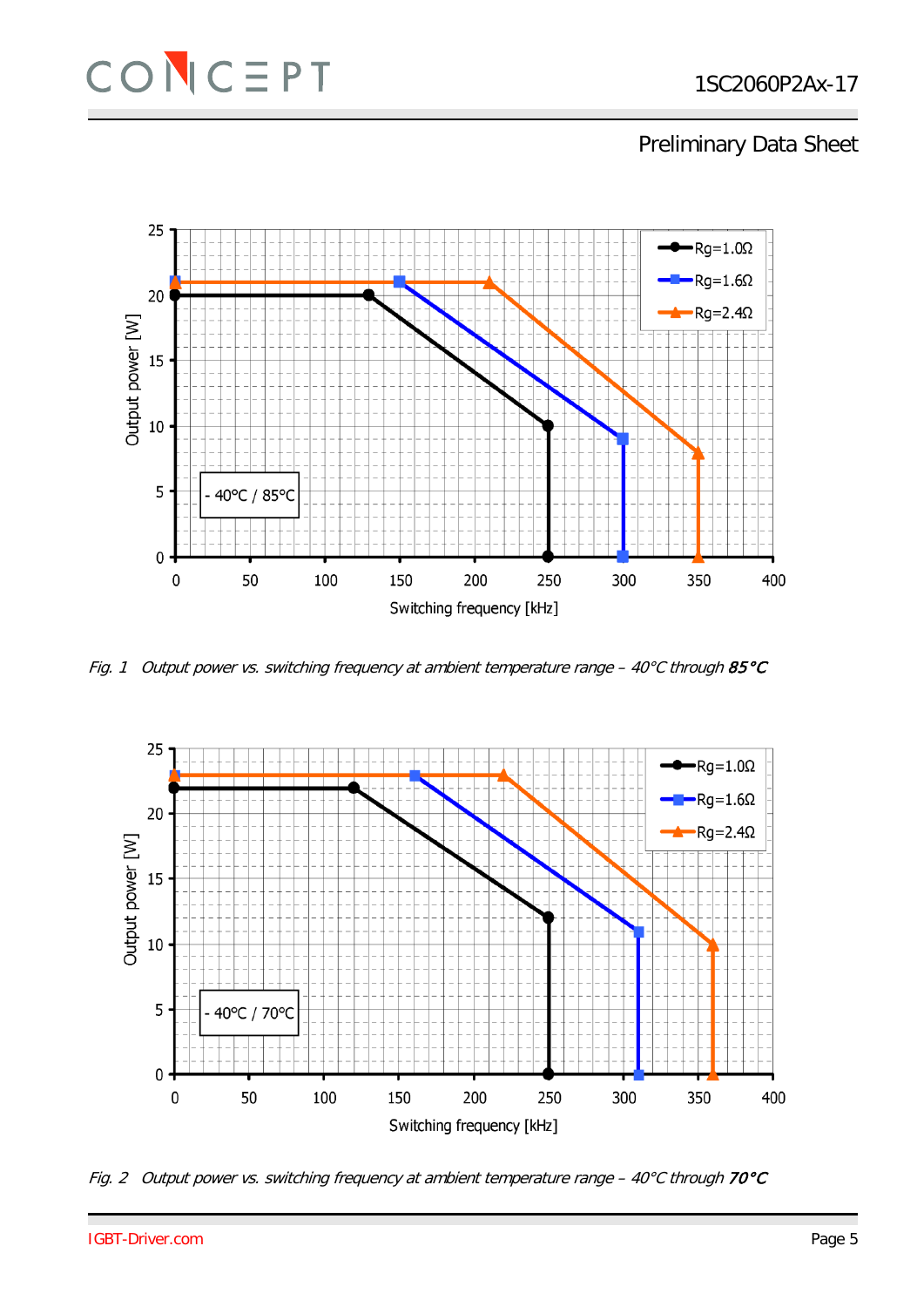To check if the driver output power is in accordance with the data given in Figs. 1 and 2, proceed as follows:

- determine the actual gate charge of the power switch
- check with note 14
- determine the output voltage swing of the driver at the required switching frequency
- calculate the output power as gate charge x voltage swing x frequency
- check the calculated power at the relevant switching frequency against the diagram "Output power vs. switching frequency" at the appropriate max. temperature (70°C / 85°C)

The actual value of the driver's output voltage swing should be taken to determine the output power drawn from the driver. If the nominal (no-load) value is taken, the driver will not be operated up to its full capacity. See the section "Output voltage swing" for output voltage swing vs. output power.

#### **Output voltage swing**

The output voltage swing consists of two distinct segments. First, there is the turn-on voltage  $V_{GH}$  between pins GH and VE. V<sub>GH</sub> is regulated and maintained at a constant level for all output power values and frequencies.

The second segment of the output voltage swing is the turn-off voltage  $V_{GL}$ .  $V_{GL}$  is measured between pins GL and VE. It is a negative voltage. It changes with the output power to accommodate the inevitable voltage drop across the internal DC/DC converter.

| <b>Output Voltage</b>             | <b>Remarks</b>       | Min | Typ     | Max | Unit |
|-----------------------------------|----------------------|-----|---------|-----|------|
| Turn-on voltage, V <sub>GH</sub>  | Any load condition   |     | 15.0    |     |      |
| Turn-off voltage, V <sub>GL</sub> | No load              |     | $-10.5$ |     |      |
| Turn-off voltage, V <sub>GL</sub> | 1W output power      |     | $-9.2$  |     | V    |
| Turn-off voltage, V <sub>GL</sub> | 20W output power     |     | $-7.5$  |     |      |
|                                   | 16<br>15<br>14<br>13 |     |         |     |      |



Fig. 3 Output voltage swing (typ.) vs. output power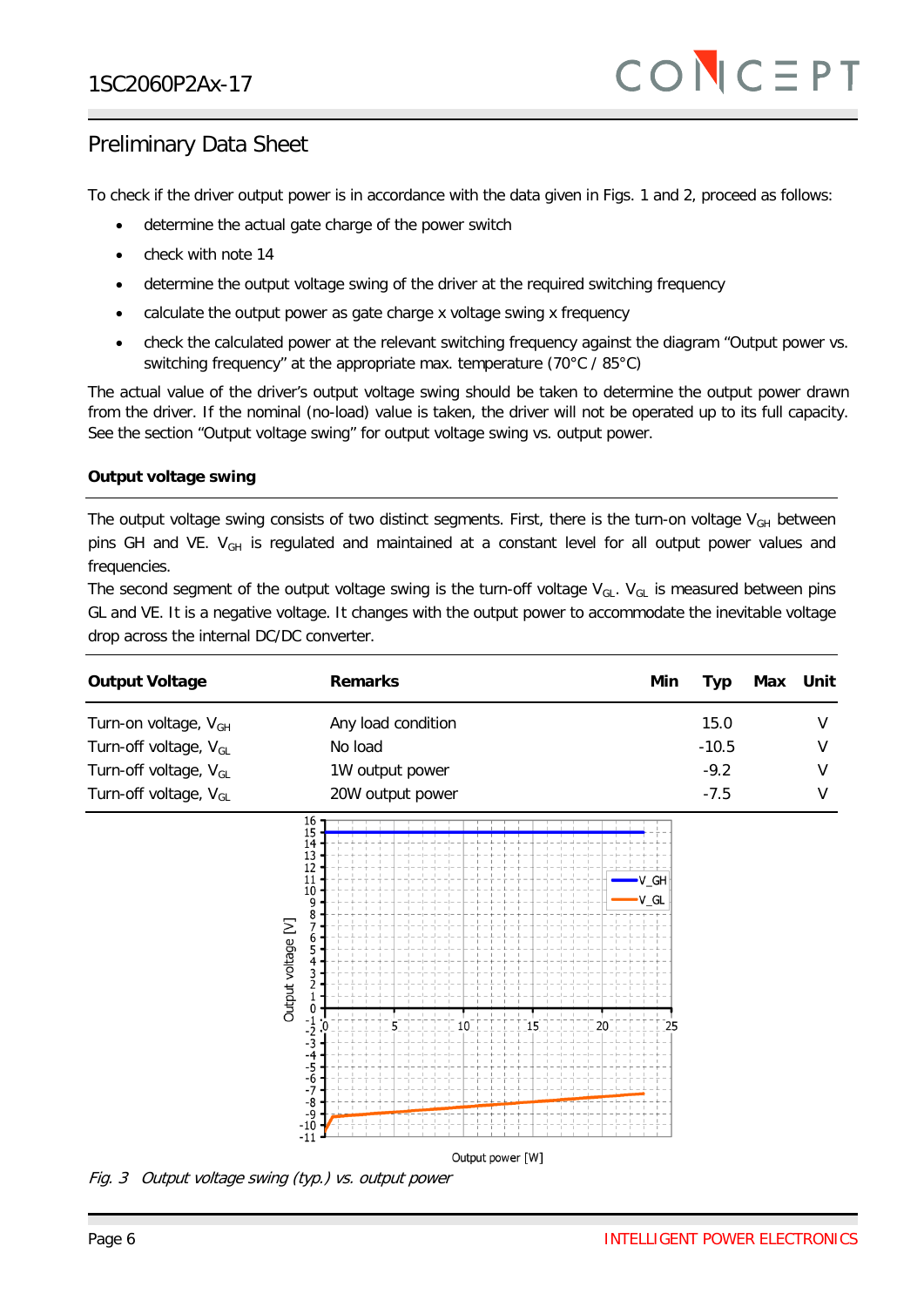## **Electrical Characteristics (MOSFET Mode)**

All data refer to +25°C and  $V_{cc}$  = 15V unless stated otherwise.

| <b>Power supply</b>                                | <b>Remarks</b>                      | Min  | <b>Typ</b> | Max        | Unit |
|----------------------------------------------------|-------------------------------------|------|------------|------------|------|
| Supply current I <sub>DC</sub>                     | $V_{DC} = 9.2V$ , without load      |      | 25         |            | mA   |
| Supply current I <sub>cc</sub>                     | $F = 0$ Hz                          |      | 12         |            | mA   |
| Supply current I <sub>cc</sub>                     | $F = 500kHz$                        |      | 39         |            | mA   |
| Coupling capacitance C <sub>io</sub>               | Primary to output, total            |      | 40         |            | pF   |
| <b>Power Supply Monitoring</b>                     | <b>Remarks</b>                      | Min  | <b>Typ</b> | <b>Max</b> | Unit |
| Supply threshold $V_{cc}$                          | Primary side, clear fault           | 11.9 | 12.6       | 13.3       | V    |
|                                                    | Primary side, set fault (Note 18)   | 11.3 | 12.0       | 12.7       | V    |
| Monitoring hysteresis                              | Primary side, set/clear fault       | 0.35 |            |            | V    |
| Supply threshold V <sub>ISO</sub> -V <sub>VE</sub> | Secondary side, clear fault         | 8.3  | 8.75       | 9.2        | V    |
|                                                    | Secondary side, set fault (Note 18) | 7.9  | 8.2        | 8.6        | V    |
| Monitoring hysteresis                              | Secondary side, set/clear fault     | 0.23 | 0.5        |            | V    |
| <b>Logic Inputs and Outputs</b>                    | <b>Remarks</b>                      | Min  | <b>Typ</b> | Max        | Unit |
| Input bias current                                 | V(1N) > 3V                          |      | 160        |            | μA   |
| Turn-on threshold                                  | V(IN)                               |      | 2.6        |            | V    |
| Turn-off threshold                                 | V(IN)                               |      | 1.3        |            | V    |
| SO output voltage                                  | Failure condition, I(SO)<20mA       |      |            | 0.7        | V    |
| <b>Short-circuit Protection</b>                    | <b>Remarks</b>                      | Min  | <b>Typ</b> | <b>Max</b> | Unit |
| Current through pin REF                            | $R(REF, VE)$ < 70k $\Omega$         |      | 150        |            | μA   |
| Minimum response time                              | Note 15                             |      | 1.2        |            | μs   |
| Minimum blocking time                              | Note 16                             |      | 9          |            | μs   |
| <b>Timing Characteristics</b>                      | <b>Remarks</b>                      | Min  | <b>Typ</b> | <b>Max</b> | Unit |
| Turn-on delay $t_{d(0n)}$                          | Note 6                              |      | 75         |            | ns   |
| Turn-off delay t <sub>d(off)</sub>                 | Note 6                              |      | 70         |            | ns   |
| Jitter of turn-on delay                            | Note 20                             |      | ±1         |            | ns   |
| Jitter of turn-off delay                           | Note 20                             |      | ±1         |            | ns   |
| Output rise time $t_{r(\text{out})}$               | Note 7                              |      | 10         |            | ns   |
| Output fall time $t_{f(out)}$                      | Note 7                              |      | 15         |            | ns   |
| Transmission delay of fault state                  | Note 19                             |      | 400        |            | ns   |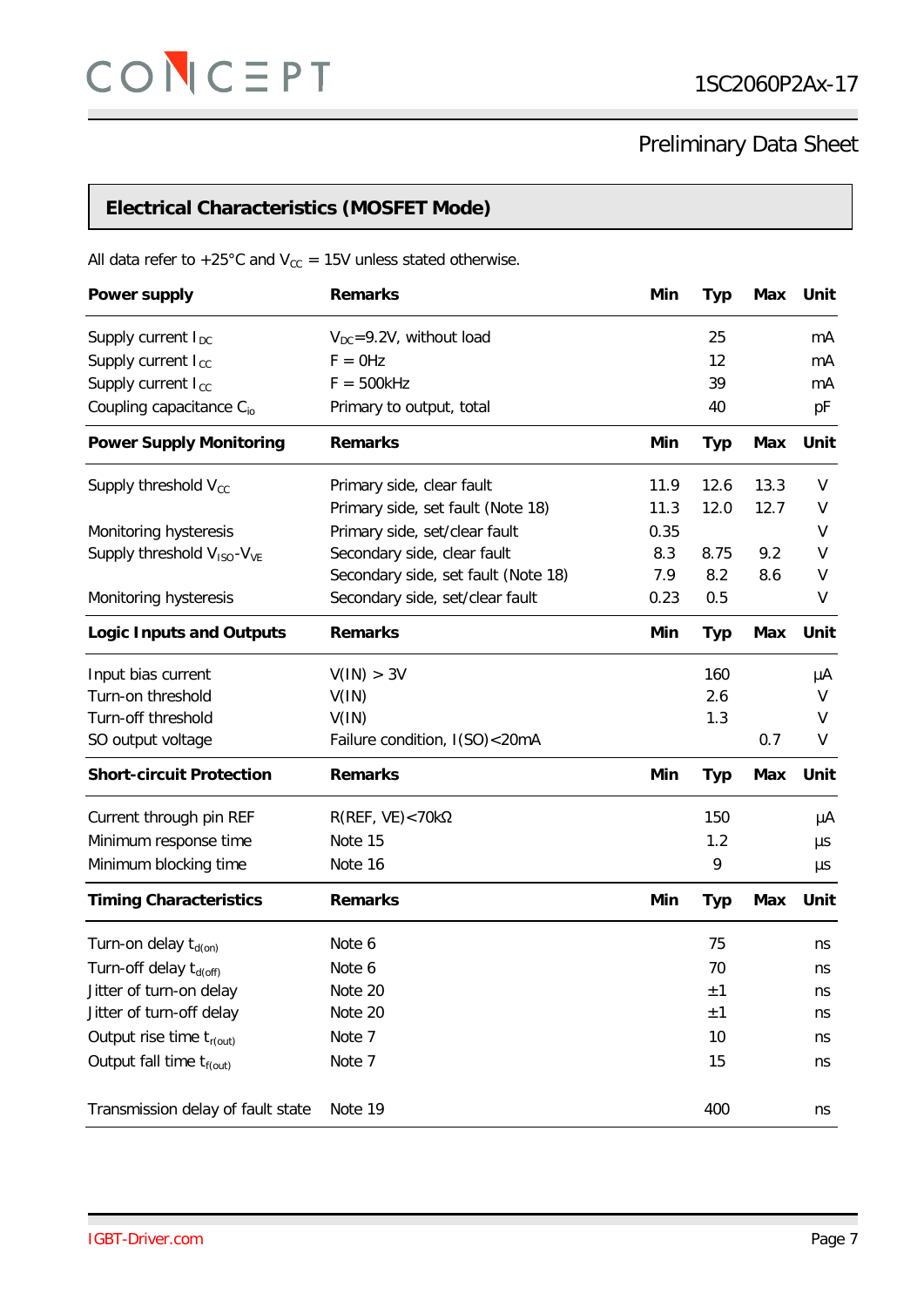| <b>Electrical Isolation</b>                     | <b>Remarks</b>                      | Min  | <b>Typ</b>     | Max | Unit               |
|-------------------------------------------------|-------------------------------------|------|----------------|-----|--------------------|
| Test voltage (50Hz/1s)                          | Primary to secondary side (Note 12) | 5000 | 5050           |     | 5100 $V_{AC(eff)}$ |
| Partial discharge extinction volt.              | Note 13                             | 1768 |                |     | $V_{\text{peak}}$  |
| Creepage distance                               | Primary to secondary side           | 15   |                |     | mm                 |
| Clearance distance                              | Primary to secondary side           | 15   |                |     | mm                 |
| Output                                          | <b>Remarks</b>                      | Min  | Typ            | Max | Unit               |
| Blocking capacitance VISO to VE                 | Note 14                             |      | 9.4            |     | μF                 |
| Blocking capacitance VE to COM                  | VE is short-circuited to COM        |      | Not applicable |     |                    |
| External gate resistor loop                     | $F \le 500$ kHz (Note 8)            | 2.0  |                |     | $\Omega$           |
| Turn-on gate resistor $R_{q(0n)}$               | $F \le 500$ kHz (Note 9)            | 1.0  |                |     | Ω                  |
| Turn-off gate resistor $R_{\alpha(\text{off})}$ | $F \le 500$ kHz (Note 9)            | 1.0  |                |     | Ω                  |

### **Output power**

The permissible drive power at the output of the driver card is given versus the switching frequency for an output voltage swing of 10V and 15V. No extrapolation is allowed beyond the given data range towards higher frequency values**.**



Fig. 4 Output power vs. switching frequency for ambient temperature range – 40°C through 85°C To check if the driver output power is in accordance with the data given in Fig. 4, proceed as follows:

- determine the actual gate charge of the power switch
- check with note 14
- determine the output voltage swing of the driver at the required switching frequency
- calculate the output power as gate charge x voltage swing x frequency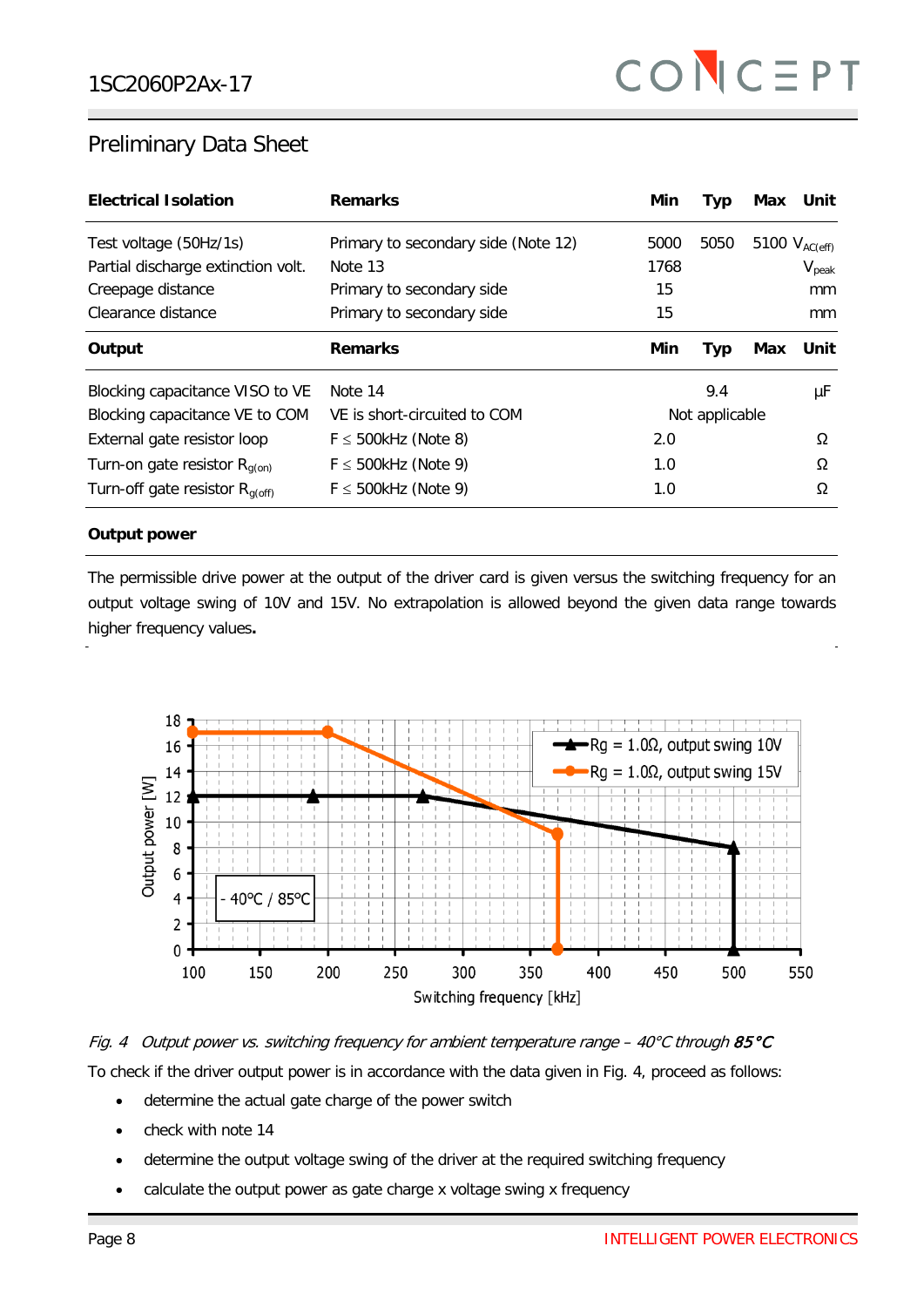• check the calculated power at the relevant switching frequency against the diagram "Output power vs. switching frequency" at the appropriate max. temperature (85°C)

The actual value of the driver's output voltage swing should be taken to determine the output power drawn from the driver. If the nominal (no-load) value is taken, the driver will not be operated up to its full capacity. See the section "Output voltage swing" for output voltage swing vs. output power.

### **Output voltage swing**

The output voltage swing in MOSFET mode directly follows the primary-side input voltage  $V_{DC}$ . The following table gives exemplary input voltages  $V_{DC}$  for a set of output voltages under various load conditions.

| $V_{DC}$ for $V_{GH} = 10V$  | <b>Remarks</b>   | Min | Typ | Max | Unit     |
|------------------------------|------------------|-----|-----|-----|----------|
| Primary side input, $V_{DC}$ | No load          |     | 6.3 |     |          |
| Primary side input, $V_{DC}$ | 12W output power |     | 7.8 |     | V        |
|                              |                  |     |     |     |          |
| $V_{DC}$ for $V_{GH} = 15V$  | <b>Remarks</b>   | Min | Typ |     | Max Unit |
| Primary side input, $V_{DC}$ | No load          |     | 9.2 |     | v        |

#### **Footnotes to the Key Data**

- 1) The maximum peak gate current refers to the highest current level occurring during the product lifetime. It is an absolute value and does also apply for short pulses.
- 2) The average supply input current is limited for thermal reasons. Higher values than specified by the absolute maximum rating are permissible (e.g. during power supply start up) if the average remains below the given value, provided the average is taken over a time period which is shorter than the thermal time constants of the driver in the application.
- 3) There is no means of actively controlling or limiting the input current in the driver. In the case of start-up with very high blocking capacitor values, or in case of short circuit at the output, the supply input current has to be limited externally.
- 4) The maximum output power must not be exceeded at any time during operation. The absolute maximum rating must also be observed for time periods shorter than the thermal time constants of the driver in the application.
- 5) An extended output power range is specified in the output power section for maximum ambient temperatures of 70°C. In that case, the absolute maximum rating for the operating temperature changes to  $(-40^{\circ}C - 70^{\circ}C)$  and the absolute maximum output power rating changes to 23W.
- 6) The delay time is measured between 50% of the input signal and 20% voltage swing of the corresponding output. The delay time is independent of the output loading.
- 7) Output rise and fall times are measured between 10% and 90% of the nominal output swing. The values are given for the driver side of the gate resistors. The time constant of the output load in conjunction with the present gate resistors leads to an additional delay at the load side of the gate resistors.
- 8) The external gate resistor loop comprises all resistors located between the driver gate and the driver emitter. The internal resistance of any output load (e.g. an IGBT module) makes no contribution. Example:

Total turn-on gate resistance: 1.0Ω Total turn-off gate resistance: 1.5Ω IGBT module internal gate resistance: 0.25Ω Leads to: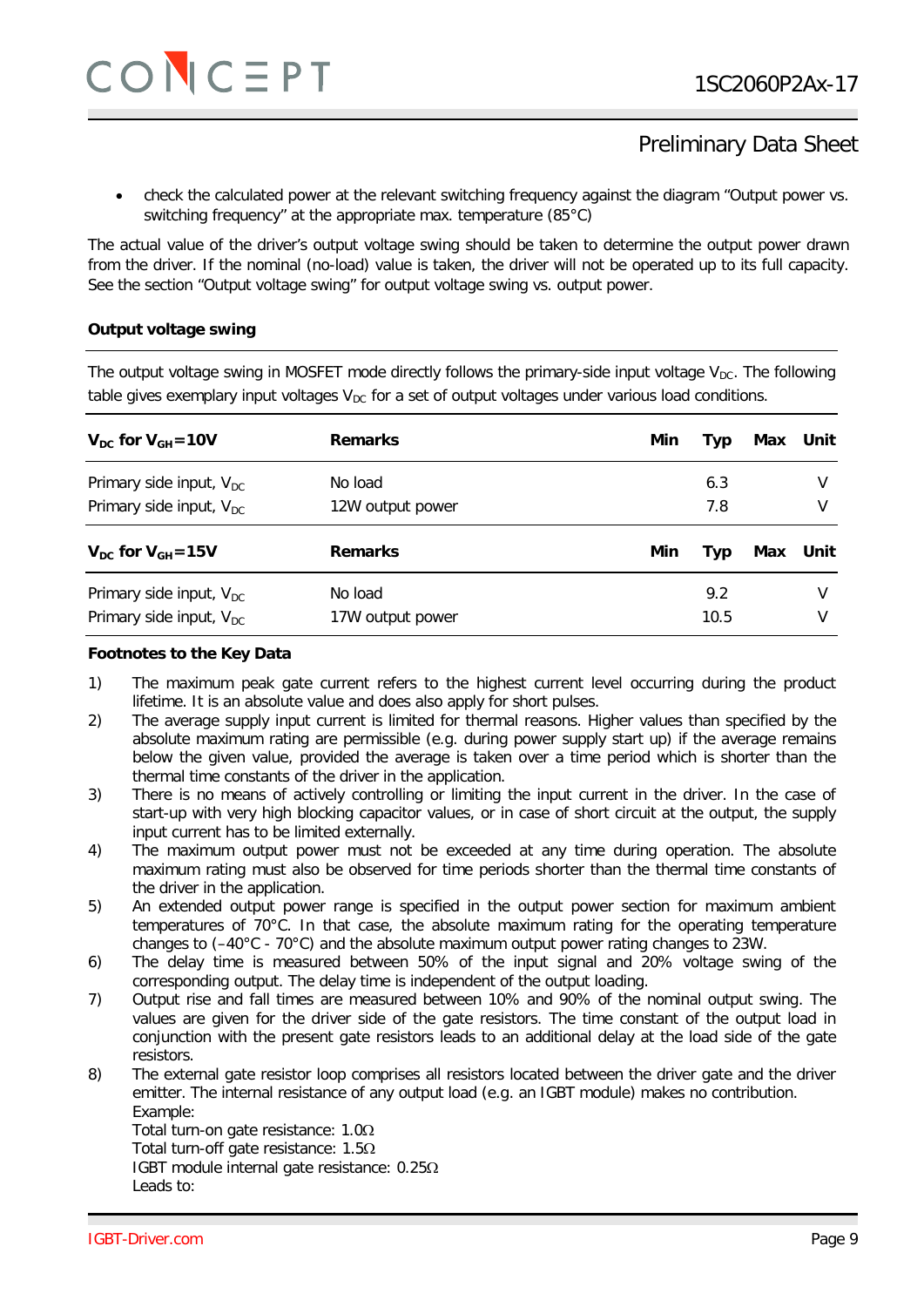External turn-on gate resistance: 0.75Ω External turn-off gate resistance: 1.25Ω External gate resistor loop: 2.0Ω

- 9) The values given refer to the total gate resistance, including both external resistors and the internal resistance of the power module / transistor.
- 10) The secondary side output voltage swing must not exceed 20V.
- 11) The maximum current given is the short circuit value of the output stage. Continuous operation is limited by thermal constraints. The surface temperature of the output stage must not exceed 125°C.
- 12) HiPot testing (= dielectric testing) must generally be restricted to suitable components. This gate driver is suited for HiPot testing. Nevertheless, it is strongly recommended to limit the testing time to 1s slots as stipulated by EN 50178. Excessive HiPot testing at voltages much higher than  $1200V_{AC(eff)}$ may lead to insulation degradation. No degradation has been observed over 1min. testing at  $5000V_{AC(cff)}$ . Every production sample shipped to customers has undergone 100% testing at 5000V<sub>AC(eff)</sub> (typical) for 1s.
- 13) Partial discharge measurement is performed in accordance with IEC 60270 and isolation coordination specified in EN 50178. The minimum value given is designed to include appropriate safety margins for long-term ageing. Accelerated ageing tests show virtually no insulation deterioration. Minimum partial discharge extinction voltages remain >2100V even after 2600 slow thermal cycles between –40°C and 125°C and also after 500 thermal shock cycles between –55°C and 150°C. The partial discharge extinction voltage is coordinated for safe isolation to EN 50178.
- 14) External blocking capacitors are to be placed between VISO and VE as well as VE and COM for gate charges exceeding 3µC. Ceramic capacitors are recommended. A minimum external blocking capacitance of 3µF is recommended for every 1µC of gate charge beyond 3µC. Insufficient external blocking can lead to reduced driver efficiency and thus to thermal overload.
- 15) The minimum response time given is valid for the circuit given in the description and application manual (Figs. 5 and 6) with the values of table 1 ( $C_a=OpF$ ,  $R_{th}=43k\Omega$ ).
- 16) The blocking time sets a minimum time span between the end of any fault state and the start of normal operation (remove fault from pin SO). The value of the blocking time can be adjusted at pin TB. The specified blocking time is valid if TB is connected to GND.
- 17) This specification guarantees that the drive information will be transferred reliably even at a high DClink voltage and with ultra-fast switching operations.
- 18) Undervoltage monitoring of the corresponding supply voltage (VCC to GND as well as VISO to VE and VE to COM which correspond with the approximate turn-on and turn-off gate-emitter voltages). If the corresponding voltage drops below this limit, the power semiconductor is switched off and a fault is transmitted to SO.
- 19) Transmission delay of fault state from the secondary side to the primary status output.
- 20) Jitter measurements are performed with input signal IN switching between 0V and 5V referred to GND, with a corresponding rise time and fall time of 5ns.

### **Legal Disclaimer**

This data sheet specifies devices but cannot promise to deliver any specific characteristics. No warranty or guarantee is given – either expressly or implicitly – regarding delivery, performance or suitability.

CT-Concept Technologie AG reserves the right to make modifications to its technical data and product specifications at any time without prior notice. The general terms and conditions of delivery of CT-Concept Technologie AG apply.